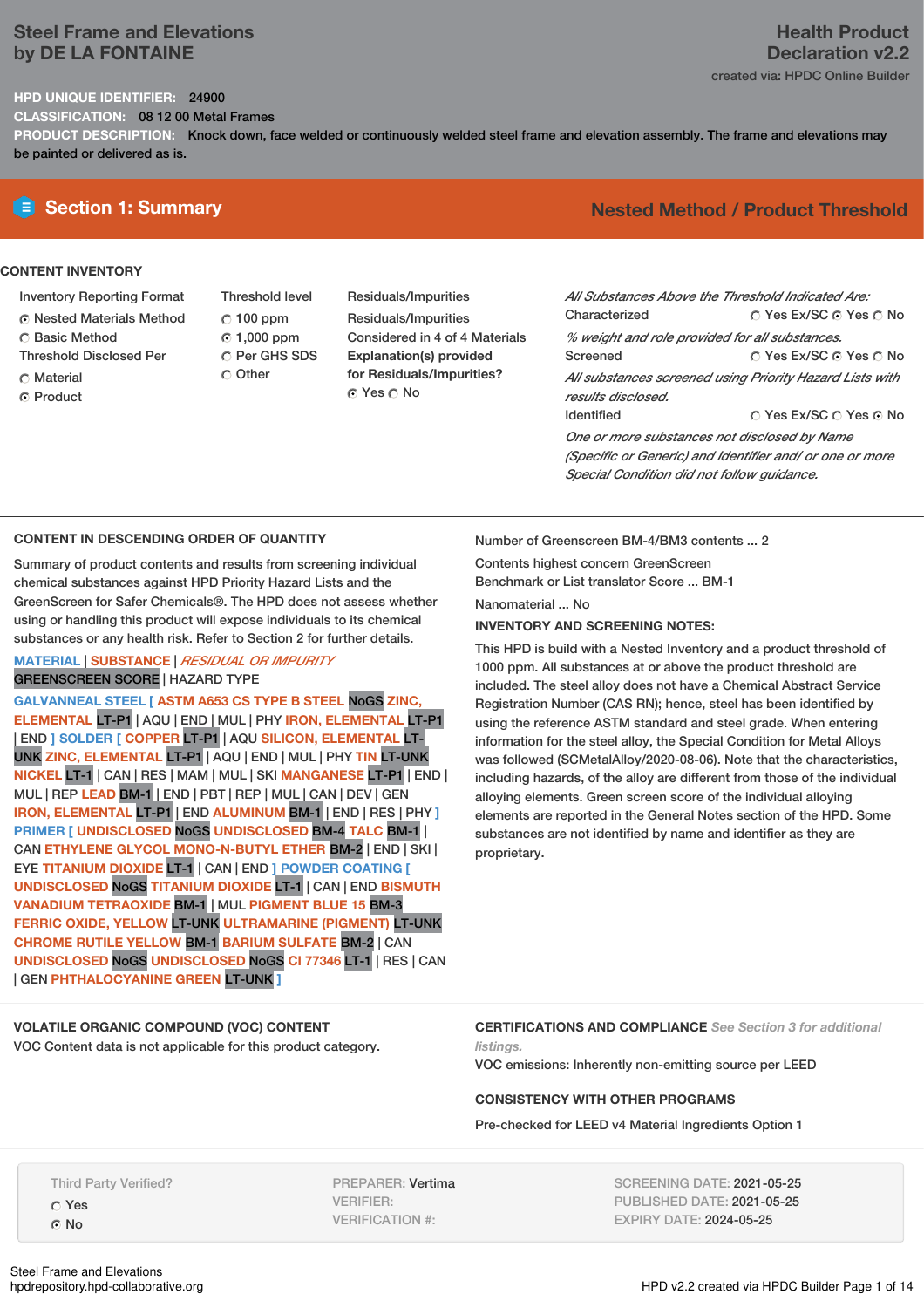This section lists contents in a product based on specific threshold(s) and reports detailed health information including hazards. This HPD uses the *inventory method indicated above, which is one of three possible methods:*

- *Basic Inventory method with Product-level threshold.*
- *Nested Material Inventory method with Product-level threshold*
- *Nested Material Inventory method with individual Material-level thresholds*

Definitions and requirements for the three inventory methods and requirements for each data field can be found in the HPD Open Standard version *2.2, available on the HPDC website at: [www.hpd-collaborative.org/hpd-2-2-standard](https://www.hpd-collaborative.org/hpd-2-2-standard)*

| <b>GALVANNEAL STEEL</b>     | %: 97.7000 - 99.8000                                                                                                                                                                                                                                                                      |                             |
|-----------------------------|-------------------------------------------------------------------------------------------------------------------------------------------------------------------------------------------------------------------------------------------------------------------------------------------|-----------------------------|
| PRODUCT THRESHOLD: 1000 ppm | RESIDUALS AND IMPURITIES CONSIDERED: Yes                                                                                                                                                                                                                                                  | <b>MATERIAL TYPE: Metal</b> |
| declaration threshold.      | RESIDUALS AND IMPURITIES NOTES: The steel is passivated. The role of passivation is to provide protection during handling, transport and<br>storage. This coating generally lasts about six weeks before it is consumed; thus, any remaining trace of passivation is considered below the |                             |
|                             | OTHER MATERIAL NOTES: The frame and elevations are available as is or painted; hence, the range of weight percentage.                                                                                                                                                                     |                             |
|                             |                                                                                                                                                                                                                                                                                           |                             |
|                             |                                                                                                                                                                                                                                                                                           |                             |
|                             |                                                                                                                                                                                                                                                                                           |                             |
|                             |                                                                                                                                                                                                                                                                                           |                             |
|                             |                                                                                                                                                                                                                                                                                           |                             |
|                             |                                                                                                                                                                                                                                                                                           |                             |
|                             |                                                                                                                                                                                                                                                                                           |                             |
|                             |                                                                                                                                                                                                                                                                                           |                             |
|                             |                                                                                                                                                                                                                                                                                           |                             |
|                             |                                                                                                                                                                                                                                                                                           |                             |
|                             |                                                                                                                                                                                                                                                                                           |                             |
|                             |                                                                                                                                                                                                                                                                                           |                             |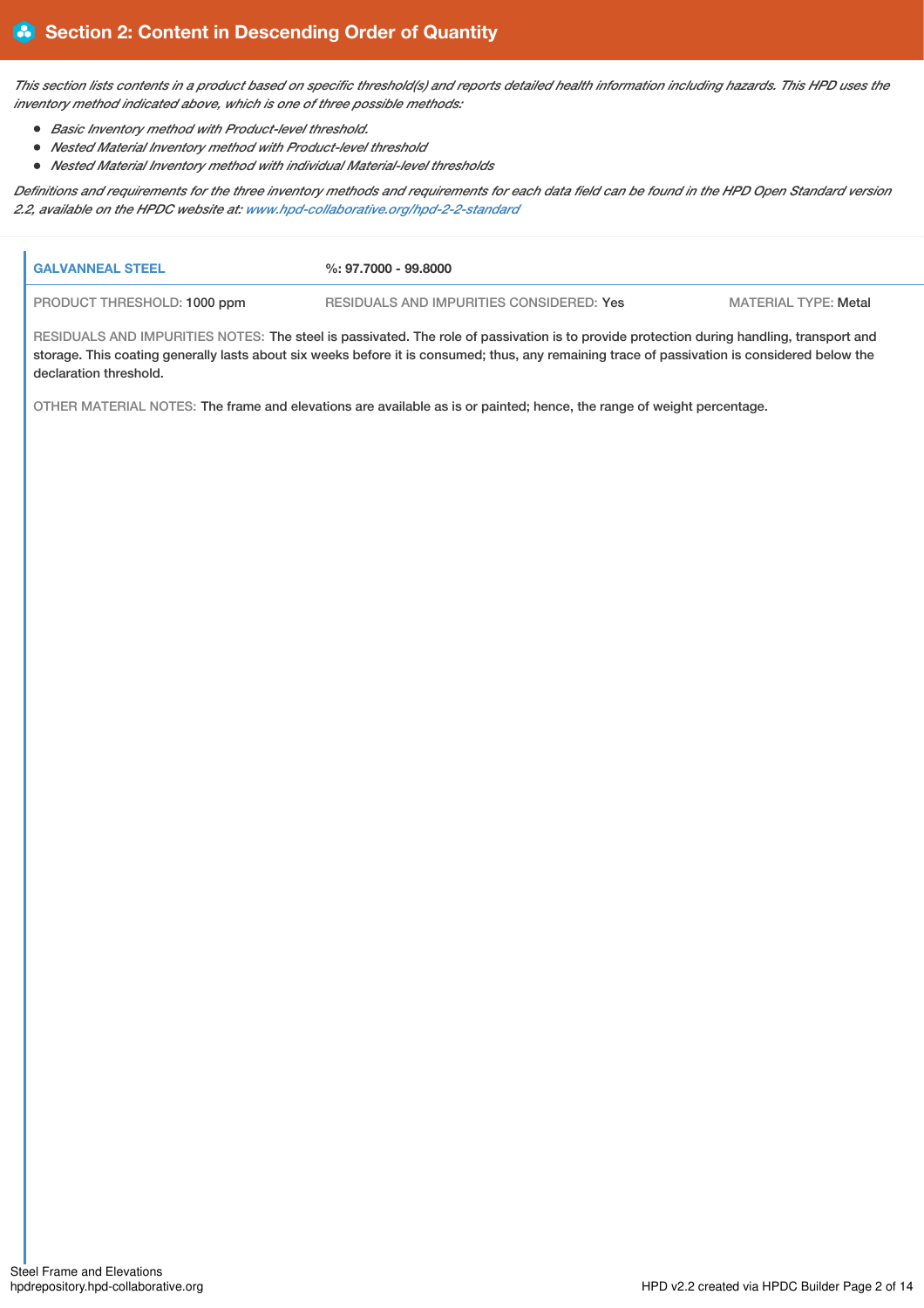| <b>ASTM A653 CS TYPE B STEEL</b> |                                                                |                                            |  | ID: 12597-69-2                                        |
|----------------------------------|----------------------------------------------------------------|--------------------------------------------|--|-------------------------------------------------------|
|                                  | HAZARD SCREENING METHOD: Pharos Chemical and Materials Library | HAZARD SCREENING DATE: 2021-05-25 21:10:38 |  |                                                       |
| %: 90,0000 - 100,0000            | <b>GS: NoGS</b>                                                |                                            |  | RC: Both NANO: No SUBSTANCE ROLE: Structure component |
| <b>HAZARD TYPE</b>               | AGENCY AND LIST TITLES                                         | <b>WARNINGS</b>                            |  |                                                       |
| None found                       |                                                                |                                            |  | No warnings found on HPD Priority Hazard Lists        |

SUBSTANCE NOTES: The galvanneal coating can make up to 10wt.% of the steel; hence, the range of weight percentage for the steel. In compliance with HPDC Special Conditions Policy for Metal Alloys, the listed alloy is considered the ingredient in this product, and is reported without information regarding its alloying elements. Metal alloys have different intrinsic characteristics, including health and environmental hazards, than their alloying elements. Alloying element content inventory and their GreenScreen scores are available in Section 5 (General Notes) of this HPD.

| <b>ZINC, ELEMENTAL</b> |                                                                |                |                                      | ID: 7440-66-6                                               |  |
|------------------------|----------------------------------------------------------------|----------------|--------------------------------------|-------------------------------------------------------------|--|
|                        | HAZARD SCREENING METHOD: Pharos Chemical and Materials Library |                |                                      | HAZARD SCREENING DATE: 2021-05-25 21:10:51                  |  |
| %: $0.0000 - 9.1000$   | GS: LT-P1                                                      | <b>RC: UNK</b> | NANO: No                             | <b>SUBSTANCE ROLE: Alloy element</b>                        |  |
| <b>HAZARD TYPE</b>     | <b>AGENCY AND LIST TITLES</b>                                  |                | <b>WARNINGS</b>                      |                                                             |  |
| AQU                    | EU - GHS (H-Statements)                                        |                | H400 - Very toxic to aquatic life    |                                                             |  |
| AQU                    | EU - GHS (H-Statements)                                        |                |                                      | H410 - Very toxic to aguatic life with long lasting effects |  |
| <b>END</b>             | <b>TEDX - Potential Endocrine Disruptors</b>                   |                | <b>Potential Endocrine Disruptor</b> |                                                             |  |
| <b>MUL</b>             | German FEA - Substances Hazardous to<br>Waters                 |                | Class 2 - Hazard to Waters           |                                                             |  |
| <b>PHY</b>             | EU - GHS (H-Statements)                                        |                |                                      | H250 - Catches fire spontaneously if exposed to air         |  |
| <b>PHY</b>             | EU - GHS (H-Statements)                                        |                | which may ignite spontaneously       | H260 - In contact with water releases flammable gases       |  |

SUBSTANCE NOTES: The galvanneal coating is made of zinc and iron and can make up 10 wt.% of the total steel; hence, the range of weight percentage.

| <b>IRON, ELEMENTAL</b> |                                                                                                                                         |                |                                      | ID: 7439-89-6                              |
|------------------------|-----------------------------------------------------------------------------------------------------------------------------------------|----------------|--------------------------------------|--------------------------------------------|
|                        | <b>HAZARD SCREENING METHOD: Pharos Chemical and Materials Library</b>                                                                   |                |                                      | HAZARD SCREENING DATE: 2021-05-25 21:10:52 |
| %: $0.0000 - 1.1000$   | $GS: LT-PI$                                                                                                                             | <b>RC: UNK</b> | NANO: No                             | <b>SUBSTANCE ROLE: Alloy element</b>       |
| <b>HAZARD TYPE</b>     | <b>AGENCY AND LIST TITLES</b>                                                                                                           |                | <b>WARNINGS</b>                      |                                            |
| <b>END</b>             | <b>TEDX - Potential Endocrine Disruptors</b>                                                                                            |                | <b>Potential Endocrine Disruptor</b> |                                            |
| percentage.            | SUBSTANCE NOTES: The galvanneal coating is made of zinc and iron and can make up 10 wt.% of the total steel; hence, the range of weight |                |                                      |                                            |

| <b>SOLDER</b>               | $\%$ : 0.1000 - 0.2000                                                                                                       |                             |
|-----------------------------|------------------------------------------------------------------------------------------------------------------------------|-----------------------------|
| PRODUCT THRESHOLD: 1000 ppm | RESIDUALS AND IMPURITIES CONSIDERED: Yes                                                                                     | <b>MATERIAL TYPE: Metal</b> |
|                             | RESIDUALS AND IMPURITIES NOTES: The material does not contain residuals or impurities at or above the declaration threshold. |                             |
|                             |                                                                                                                              |                             |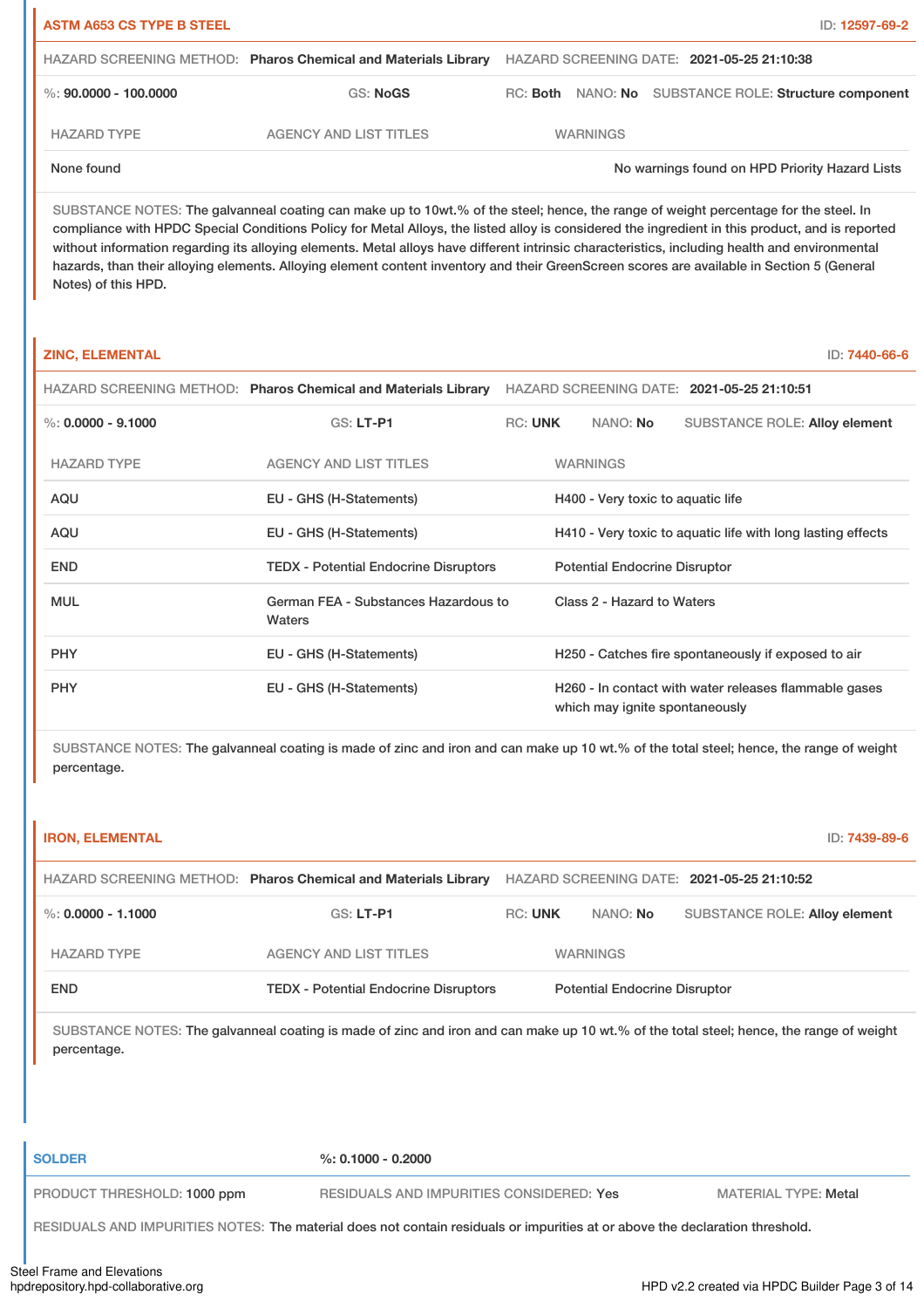OTHER MATERIAL NOTES: Steel frame and elevation are avaiblable with or without paint; hence, the range of weight percentage. Solder is a bronze alloy and it is presented according to its individual alloying elements.

| <b>COPPER</b>             |                                                                                                                             |                |                                      |                                                        | ID: 7440-50-8                                               |
|---------------------------|-----------------------------------------------------------------------------------------------------------------------------|----------------|--------------------------------------|--------------------------------------------------------|-------------------------------------------------------------|
|                           | HAZARD SCREENING METHOD: Pharos Chemical and Materials Library HAZARD SCREENING DATE: 2021-05-25 21:10:39                   |                |                                      |                                                        |                                                             |
| %: $46,0000 - 97,0000$    | <b>GS: LT-P1</b>                                                                                                            | <b>RC: UNK</b> | NANO: No                             |                                                        | <b>SUBSTANCE ROLE: Alloy element</b>                        |
| <b>HAZARD TYPE</b>        | <b>AGENCY AND LIST TITLES</b>                                                                                               |                | <b>WARNINGS</b>                      |                                                        |                                                             |
| AQU                       | EU - GHS (H-Statements)                                                                                                     |                |                                      | H411 - Toxic to aquatic life with long lasting effects |                                                             |
|                           | SUBSTANCE NOTES: A range of weight percentage is used to cover variation in composition and add a level of confidentiality. |                |                                      |                                                        |                                                             |
|                           |                                                                                                                             |                |                                      |                                                        |                                                             |
| <b>SILICON, ELEMENTAL</b> |                                                                                                                             |                |                                      |                                                        | ID: 7440-21-3                                               |
|                           | HAZARD SCREENING METHOD: Pharos Chemical and Materials Library HAZARD SCREENING DATE: 2021-02-24 19:31:32                   |                |                                      |                                                        |                                                             |
| $\%$ : 0.0000 - 3.5000    | <b>GS: LT-UNK</b>                                                                                                           | <b>RC: UNK</b> | NANO: No                             |                                                        | <b>SUBSTANCE ROLE: Alloy element</b>                        |
|                           | <b>AGENCY AND LIST TITLES</b>                                                                                               |                |                                      |                                                        |                                                             |
| <b>HAZARD TYPE</b>        |                                                                                                                             |                | <b>WARNINGS</b>                      |                                                        |                                                             |
| None found                |                                                                                                                             |                |                                      |                                                        | No warnings found on HPD Priority Hazard Lists              |
|                           | SUBSTANCE NOTES: A range of weight percentage is used to cover variation in composition and add a level of confidentiality. |                |                                      |                                                        |                                                             |
|                           |                                                                                                                             |                |                                      |                                                        |                                                             |
| <b>ZINC, ELEMENTAL</b>    |                                                                                                                             |                |                                      |                                                        | ID: 7440-66-6                                               |
|                           | HAZARD SCREENING METHOD: Pharos Chemical and Materials Library HAZARD SCREENING DATE: 2021-02-24 19:32:53                   |                |                                      |                                                        |                                                             |
| $\%$ : 0.0000 - 45.0000   | GS: LT-P1                                                                                                                   | <b>RC: UNK</b> | NANO: No                             |                                                        | <b>SUBSTANCE ROLE: Alloy element</b>                        |
| <b>HAZARD TYPE</b>        | <b>AGENCY AND LIST TITLES</b>                                                                                               |                | <b>WARNINGS</b>                      |                                                        |                                                             |
| AQU                       | EU - GHS (H-Statements)                                                                                                     |                | H400 - Very toxic to aquatic life    |                                                        |                                                             |
| AQU                       | EU - GHS (H-Statements)                                                                                                     |                |                                      |                                                        | H410 - Very toxic to aquatic life with long lasting effects |
| <b>END</b>                | <b>TEDX - Potential Endocrine Disruptors</b>                                                                                |                | <b>Potential Endocrine Disruptor</b> |                                                        |                                                             |
| <b>MUL</b>                | German FEA - Substances Hazardous to                                                                                        |                | Class 2 - Hazard to Waters           |                                                        |                                                             |
|                           | Waters                                                                                                                      |                |                                      |                                                        |                                                             |
| <b>PHY</b>                | EU - GHS (H-Statements)                                                                                                     |                |                                      | H250 - Catches fire spontaneously if exposed to air    |                                                             |
| <b>PHY</b>                | EU - GHS (H-Statements)                                                                                                     |                | which may ignite spontaneously       |                                                        | H260 - In contact with water releases flammable gases       |
|                           | SUBSTANCE NOTES: A range of weight percentage is used to cover variation in composition and add a level of confidentiality. |                |                                      |                                                        |                                                             |
|                           |                                                                                                                             |                |                                      |                                                        |                                                             |
|                           |                                                                                                                             |                |                                      |                                                        |                                                             |
| <b>TIN</b>                |                                                                                                                             |                |                                      |                                                        | ID: 7440-31-5                                               |
|                           | HAZARD SCREENING METHOD: Pharos Chemical and Materials Library                                                              |                |                                      | HAZARD SCREENING DATE: 2021-02-24 19:32:02             |                                                             |
| %: $0.0000 - 5.0000$      | GS: LT-UNK                                                                                                                  | <b>RC: UNK</b> | NANO: No                             |                                                        | <b>SUBSTANCE ROLE: Alloy element</b>                        |
| <b>HAZARD TYPE</b>        | <b>AGENCY AND LIST TITLES</b>                                                                                               |                | <b>WARNINGS</b>                      |                                                        |                                                             |
| None found                |                                                                                                                             |                |                                      |                                                        | No warnings found on HPD Priority Hazard Lists              |

SUBSTANCE NOTES: A range of weight percentage is used to cover variation in composition and add a level of confidentiality.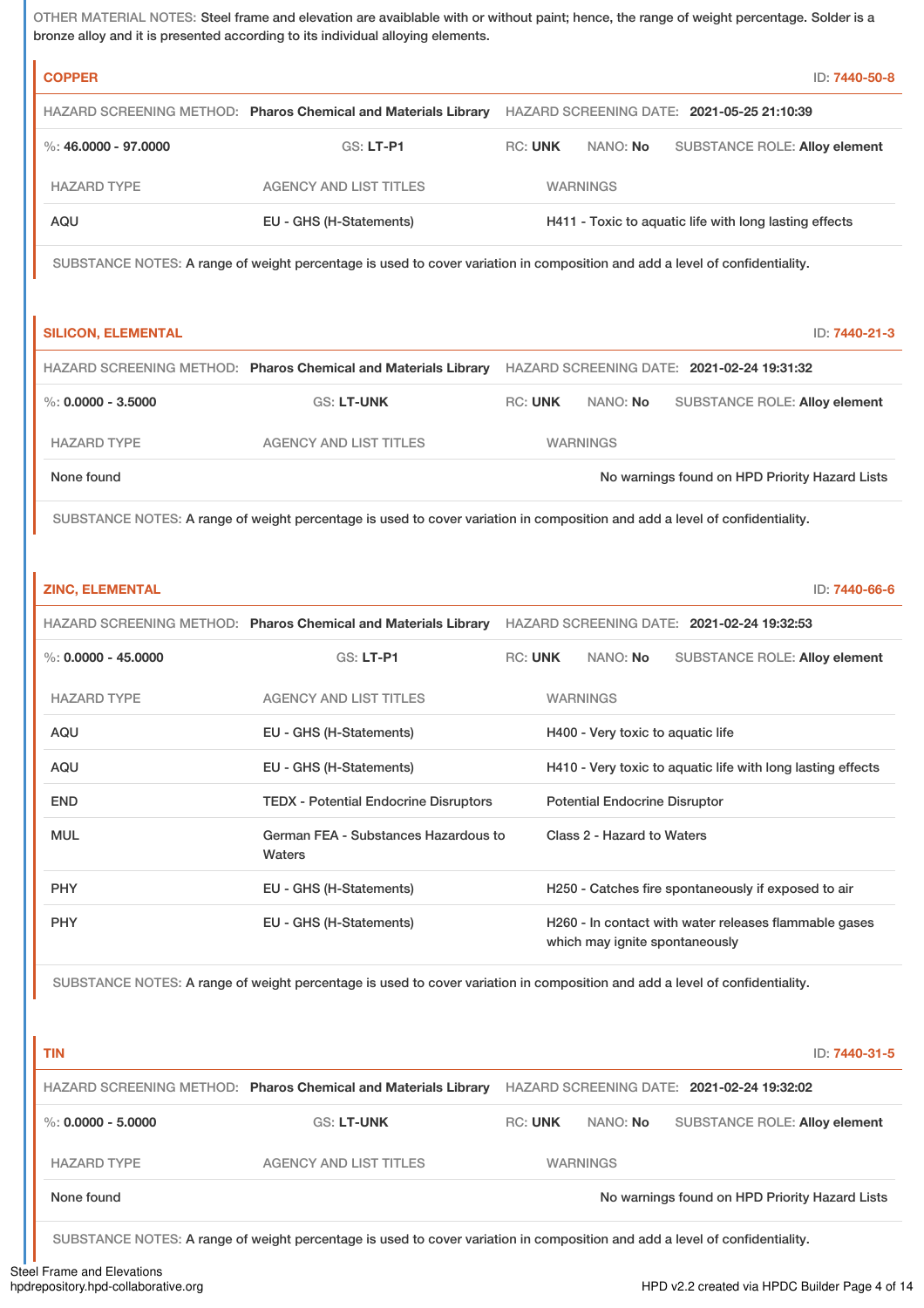|                        |                                                | HAZARD SCREENING METHOD: Pharos Chemical and Materials Library HAZARD SCREENING DATE: 2021-02-24 19:30:33 |     |                                |                                                      |  |
|------------------------|------------------------------------------------|-----------------------------------------------------------------------------------------------------------|-----|--------------------------------|------------------------------------------------------|--|
| $\%: 0.0000 - 32.0000$ | $GS: LT-1$                                     | <b>RC: UNK</b>                                                                                            |     | NANO: No                       | <b>SUBSTANCE ROLE: Alloy element</b>                 |  |
| <b>HAZARD TYPE</b>     | <b>AGENCY AND LIST TITLES</b>                  |                                                                                                           |     | <b>WARNINGS</b>                |                                                      |  |
| CAN                    | EU - GHS (H-Statements)                        |                                                                                                           |     |                                | H351 - Suspected of causing cancer                   |  |
| CAN                    | <b>US CDC - Occupational Carcinogens</b>       |                                                                                                           |     | <b>Occupational Carcinogen</b> |                                                      |  |
| <b>CAN</b>             | <b>MAK</b>                                     |                                                                                                           | man |                                | Carcinogen Group 1 - Substances that cause cancer in |  |
| CAN                    | <b>IARC</b>                                    |                                                                                                           |     |                                | Group 1 - Agent is Carcinogenic to humans            |  |
| CAN                    | CA EPA - Prop 65                               |                                                                                                           |     | Carcinogen                     |                                                      |  |
| <b>CAN</b>             | US NIH - Report on Carcinogens                 |                                                                                                           |     |                                | Known to be a human Carcinogen                       |  |
| CAN                    | <b>IARC</b>                                    |                                                                                                           |     |                                | Group 2b - Possibly carcinogenic to humans           |  |
| <b>RES</b>             | <b>AOEC - Asthmagens</b>                       |                                                                                                           |     |                                | Asthmagen (Rs) - sensitizer-induced                  |  |
| <b>CAN</b>             | US NIH - Report on Carcinogens                 |                                                                                                           |     |                                | Reasonably Anticipated to be Human Carcinogen        |  |
| <b>MAM</b>             | EU - GHS (H-Statements)                        |                                                                                                           |     | repeated exposure              | H372 - Causes damage to organs through prolonged or  |  |
| <b>RES</b>             | <b>MAK</b>                                     |                                                                                                           |     | sensitization                  | Sensitizing Substance Sah - Danger of airway & skin  |  |
| <b>MUL</b>             | German FEA - Substances Hazardous to<br>Waters |                                                                                                           |     | Class 2 - Hazard to Waters     |                                                      |  |
| <b>SKI</b>             | EU - GHS (H-Statements)                        |                                                                                                           |     |                                | H317 - May cause an allergic skin reaction           |  |

SUBSTANCE NOTES: A range of weight percentage is used to cover variation in composition and add a level of confidentiality.

| <b>MANGANESE</b>      |                                                                |                |                                      |                                            | ID: 7439-96-5 |
|-----------------------|----------------------------------------------------------------|----------------|--------------------------------------|--------------------------------------------|---------------|
|                       | HAZARD SCREENING METHOD: Pharos Chemical and Materials Library |                |                                      | HAZARD SCREENING DATE: 2021-02-24 19:30:01 |               |
| %: $0.0000 - 14.0000$ | <b>GS: LT-P1</b>                                               | <b>RC: UNK</b> | NANO: No                             | <b>SUBSTANCE ROLE: Alloy element</b>       |               |
| <b>HAZARD TYPE</b>    | <b>AGENCY AND LIST TITLES</b>                                  |                | <b>WARNINGS</b>                      |                                            |               |
| <b>END</b>            | <b>TEDX - Potential Endocrine Disruptors</b>                   |                | <b>Potential Endocrine Disruptor</b> |                                            |               |
| <b>MUL</b>            | German FEA - Substances Hazardous to<br>Waters                 |                | Class 2 - Hazard to Waters           |                                            |               |
| <b>REP</b>            | GHS - Japan                                                    |                |                                      | Toxic to reproduction - Category 1B [H360] |               |

SUBSTANCE NOTES: A range of weight percentage is used to cover variation in composition and add a level of confidentiality.

| <b>LEAD</b>          |                                                                |                |                 | ID: 7439-92-1                              |
|----------------------|----------------------------------------------------------------|----------------|-----------------|--------------------------------------------|
|                      | HAZARD SCREENING METHOD: Pharos Chemical and Materials Library |                |                 | HAZARD SCREENING DATE: 2021-02-24 19:29:33 |
| %: $0.0000 - 5.0000$ | $GS:$ BM-1                                                     | <b>RC: UNK</b> | NANO: No        | SUBSTANCE ROLE: Alloy element              |
| <b>HAZARD TYPE</b>   | <b>AGENCY AND LIST TITLES</b>                                  |                | <b>WARNINGS</b> |                                            |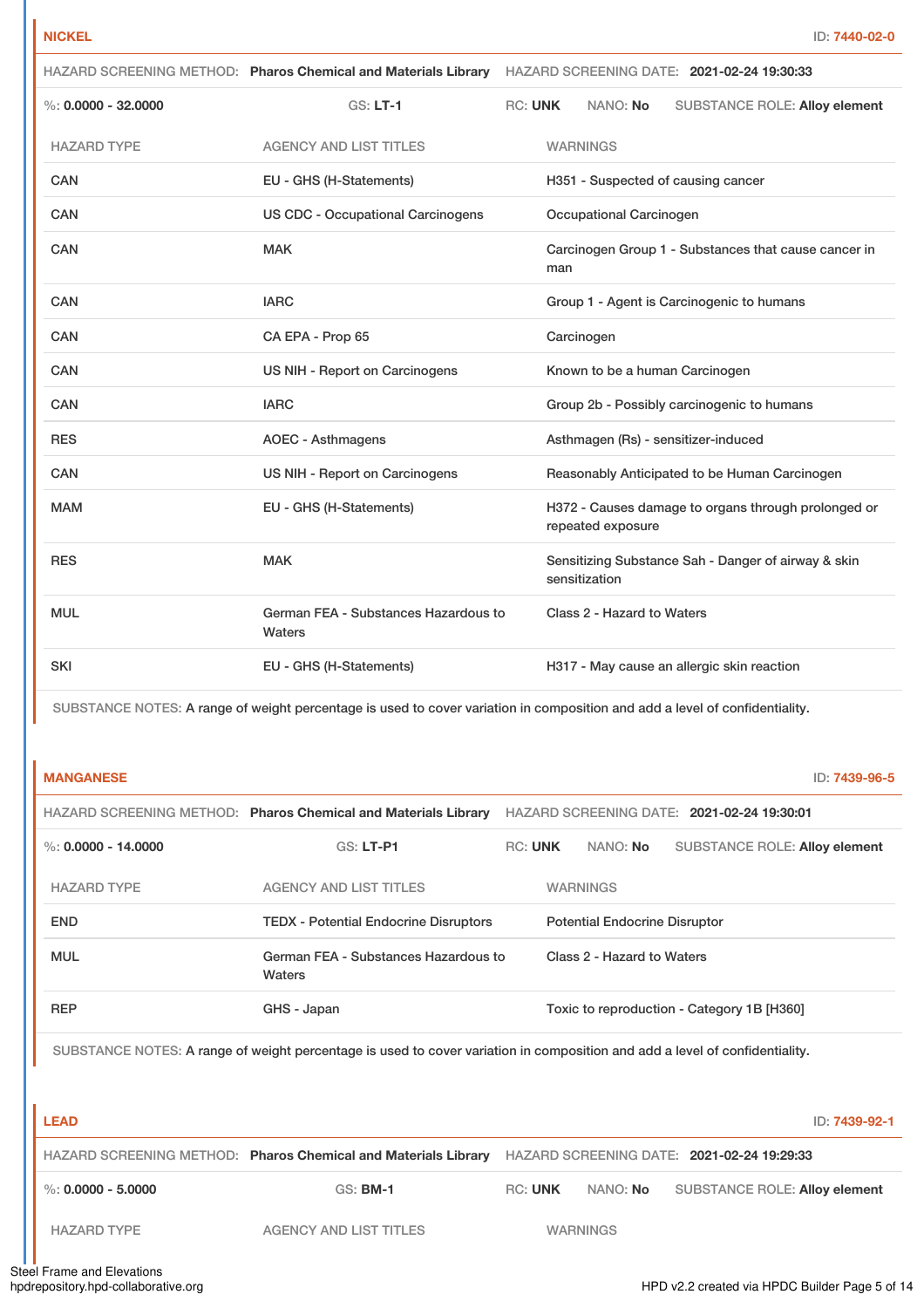| <b>END</b> | <b>TEDX - Potential Endocrine Disruptors</b>        | <b>Potential Endocrine Disruptor</b>                                                                                    |
|------------|-----------------------------------------------------|-------------------------------------------------------------------------------------------------------------------------|
| <b>PBT</b> | OSPAR - Priority PBTs & EDs & equivalent<br>concern | PBT - Chemical for Priority Action                                                                                      |
| REP        | <b>EU - SVHC Authorisation List</b>                 | Toxic to reproduction - Candidate list                                                                                  |
| <b>REP</b> | EU - GHS (H-Statements)                             | H360FD - May damage fertility. May damage the unborn<br>child                                                           |
| <b>PBT</b> | OR DEQ - Priority Persistent Pollutants             | Priority Persistent Pollutant - Tier 1                                                                                  |
| <b>MUL</b> | ChemSec - SIN List                                  | CMR - Carcinogen, Mutagen &/or Reproductive Toxicant                                                                    |
| CAN        | CA EPA - Prop 65                                    | Carcinogen                                                                                                              |
| CAN        | <b>IARC</b>                                         | Group 2b - Possibly carcinogenic to humans                                                                              |
| CAN        | <b>MAK</b>                                          | Carcinogen Group 2 - Considered to be carcinogenic for<br>man                                                           |
| CAN        | US NIH - Report on Carcinogens                      | Reasonably Anticipated to be Human Carcinogen                                                                           |
| <b>DEV</b> | <b>G&amp;L - Neurotoxic Chemicals</b>               | Developmental Neurotoxicant                                                                                             |
| <b>CAN</b> | US EPA - IRIS Carcinogens                           | (1986) Group B2 - Probable human Carcinogen                                                                             |
| CAN        | <b>IARC</b>                                         | Group 2a - Agent is probably Carcinogenic to humans                                                                     |
| <b>DEV</b> | CA EPA - Prop 65                                    | Developmental toxicity                                                                                                  |
| PBT        | US EPA - Priority PBTs (NWMP)                       | <b>Priority PBT</b>                                                                                                     |
| PBT        | <b>WA DoE - PBT</b>                                 | <b>PBT</b>                                                                                                              |
| <b>PBT</b> | <b>US EPA - Toxics Release Inventory PBTs</b>       | <b>PBT</b>                                                                                                              |
| <b>DEV</b> | US NIH - Reproductive & Developmental<br>Monographs | Clear Evidence of Adverse Effects - Developmental<br><b>Toxicity</b>                                                    |
| <b>REP</b> | US NIH - Reproductive & Developmental<br>Monographs | Clear Evidence of Adverse Effects - Reproductive<br><b>Toxicity</b>                                                     |
| REP        | <b>EU - REACH Annex XVII CMRs</b>                   | Toxic to Reproduction Category 1 - Substances known<br>to impair fertility or cause Developmental Toxicity in<br>humans |
| <b>REP</b> | <b>EU - Annex VI CMRs</b>                           | Reproductive Toxicity - Category 1A                                                                                     |
| GEN        | <b>MAK</b>                                          | Germ Cell Mutagen 3a                                                                                                    |
| REP        | CA EPA - Prop 65                                    | <b>Reproductive Toxicity - Female</b>                                                                                   |
| REP        | CA EPA - Prop 65                                    | <b>Reproductive Toxicity - Male</b>                                                                                     |
| <b>DEV</b> | EU - GHS (H-Statements)                             | H362 - May cause harm to breast-fed children                                                                            |
| REP        | <b>GHS - New Zealand</b>                            | 6.8A - Known or presumed human reproductive or<br>developmental toxicants                                               |
| CAN        | GHS - Korea                                         | Carcinogenicity - Category 1 [H350 - May cause cancer]                                                                  |
| REP        | GHS - Korea                                         | Reproductive toxicity - Category 1 [H360 - May damage<br>fertility or the unborn child]                                 |
| <b>DEV</b> | GHS - Australia                                     | H360Df - May damage the unborn child. Suspected of<br>damaging fertility                                                |
| REP        | GHS - Japan                                         | Toxic to reproduction - Category 1A [H360]                                                                              |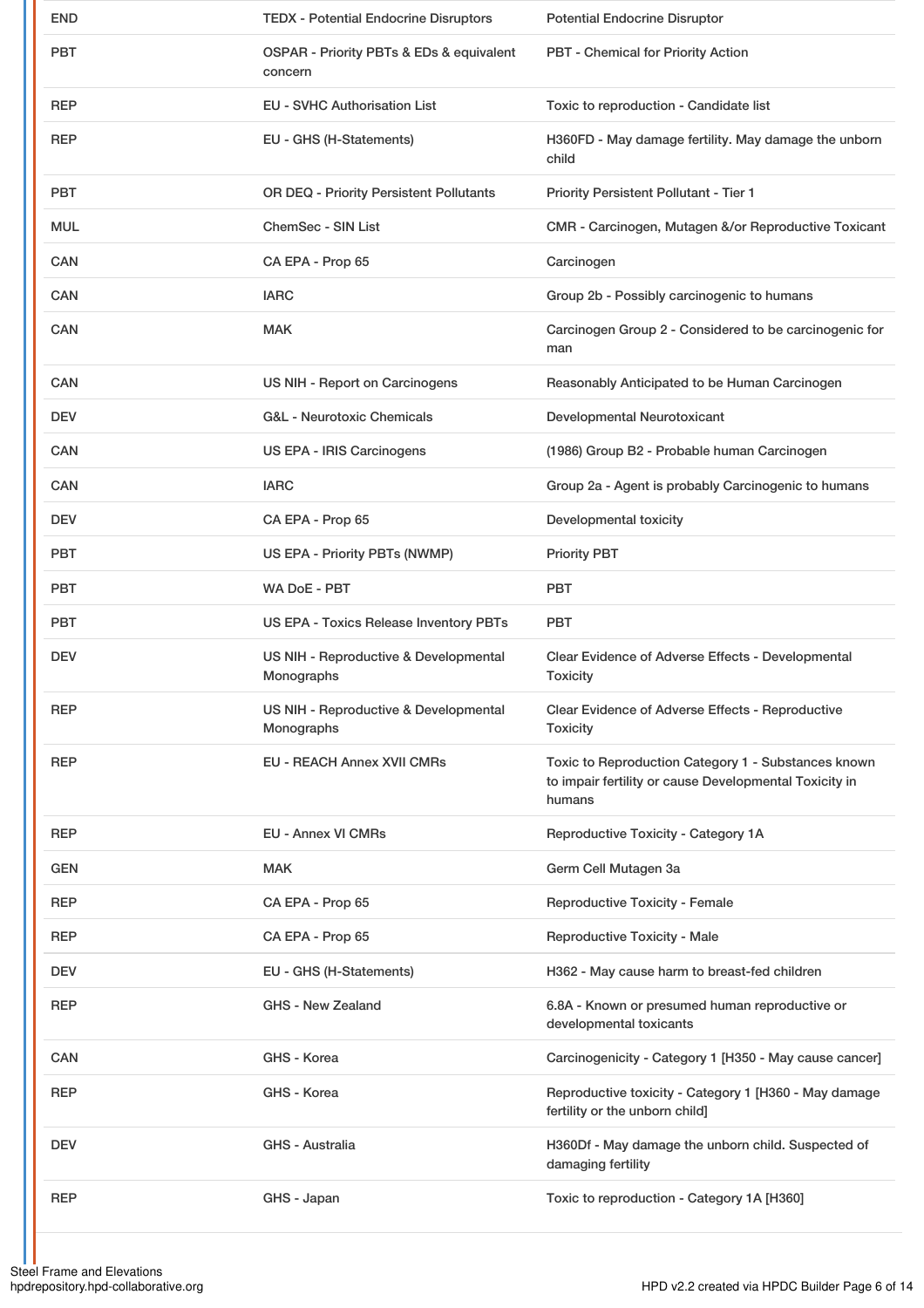SUBSTANCE NOTES: A range of weight percentage is used to cover variation in composition and add a level of confidentiality.

| <b>IRON, ELEMENTAL</b>      |                                                                                                                                  |                |                                      |                                                       | ID: 7439-89-6   |
|-----------------------------|----------------------------------------------------------------------------------------------------------------------------------|----------------|--------------------------------------|-------------------------------------------------------|-----------------|
|                             | HAZARD SCREENING METHOD: Pharos Chemical and Materials Library                                                                   |                |                                      | HAZARD SCREENING DATE: 2021-02-24 19:28:47            |                 |
| $\%: 0.0000 - 6.5000$       | GS: LT-P1                                                                                                                        | <b>RC: UNK</b> | NANO: No                             | <b>SUBSTANCE ROLE: Alloy element</b>                  |                 |
| <b>HAZARD TYPE</b>          | <b>AGENCY AND LIST TITLES</b>                                                                                                    |                | <b>WARNINGS</b>                      |                                                       |                 |
| <b>END</b>                  | <b>TEDX - Potential Endocrine Disruptors</b>                                                                                     |                | <b>Potential Endocrine Disruptor</b> |                                                       |                 |
|                             | SUBSTANCE NOTES: A range of weight percentage is used to cover variation in composition and add a level of confidentiality.      |                |                                      |                                                       |                 |
| <b>ALUMINUM</b>             |                                                                                                                                  |                |                                      |                                                       | ID: 7429-90-5   |
|                             | HAZARD SCREENING METHOD: Pharos Chemical and Materials Library HAZARD SCREENING DATE: 2021-02-24 19:26:56                        |                |                                      |                                                       |                 |
| $\%: 0.0000 - 12.0000$      | GS: <b>BM-1</b>                                                                                                                  | <b>RC: UNK</b> | NANO: No                             | <b>SUBSTANCE ROLE: Alloy element</b>                  |                 |
| <b>HAZARD TYPE</b>          | <b>AGENCY AND LIST TITLES</b>                                                                                                    |                | <b>WARNINGS</b>                      |                                                       |                 |
| <b>END</b>                  | <b>TEDX - Potential Endocrine Disruptors</b>                                                                                     |                | <b>Potential Endocrine Disruptor</b> |                                                       |                 |
| <b>RES</b>                  | <b>AOEC - Asthmagens</b>                                                                                                         |                | Asthmagen (Rs) - sensitizer-induced  |                                                       |                 |
| <b>PHY</b>                  | EU - GHS (H-Statements)                                                                                                          |                |                                      | H261 - In contact with water releases flammable gases |                 |
| <b>PHY</b>                  | EU - GHS (H-Statements)                                                                                                          |                | H228 - Flammable solid               |                                                       |                 |
|                             | SUBSTANCE NOTES: A range of weight percentage is used to cover variation in composition and add a level of confidentiality.      |                |                                      |                                                       |                 |
|                             |                                                                                                                                  |                |                                      |                                                       |                 |
| <b>PRIMER</b>               | $%: 0.0000 - 1.3000$                                                                                                             |                |                                      |                                                       |                 |
| PRODUCT THRESHOLD: 1000 ppm | RESIDUALS AND IMPURITIES CONSIDERED: Yes                                                                                         |                |                                      | <b>MATERIAL TYPE: Polymeric Material</b>              |                 |
|                             | RESIDUALS AND IMPURITIES NOTES: The material does not contain residuals or impurities at or above the declaration threshold.     |                |                                      |                                                       |                 |
|                             | OTHER MATERIAL NOTES: The steel frame and elevations are available with or without paint; hence, the range of weight percentage. |                |                                      |                                                       |                 |
| <b>UNDISCLOSED</b>          |                                                                                                                                  |                |                                      |                                                       | ID: Undisclosed |
|                             | HAZARD SCREENING METHOD: Pharos Chemical and Materials Library HAZARD SCREENING DATE: 2021-05-25 21:10:40                        |                |                                      |                                                       |                 |
| $\%$ : 30.0000 - 48.0000    | <b>GS: NoGS</b>                                                                                                                  | RC: None       | NANO: No                             | <b>SUBSTANCE ROLE: Binder</b>                         |                 |
| <b>HAZARD TYPE</b>          | <b>AGENCY AND LIST TITLES</b>                                                                                                    |                | <b>WARNINGS</b>                      |                                                       |                 |
| None found                  |                                                                                                                                  |                |                                      | No warnings found on HPD Priority Hazard Lists        |                 |
|                             |                                                                                                                                  |                |                                      |                                                       |                 |

| <b>UNDISCLOSED</b>                 |                                                                |                 |                 | ID: Undisclosed                            |
|------------------------------------|----------------------------------------------------------------|-----------------|-----------------|--------------------------------------------|
|                                    | HAZARD SCREENING METHOD: Pharos Chemical and Materials Library |                 |                 | HAZARD SCREENING DATE: 2021-05-25 21:10:40 |
| $\frac{1}{2}$ %: 20,0000 - 33,0000 | $GS:$ BM-4                                                     | <b>RC:</b> None | NANO: <b>No</b> | SUBSTANCE ROLE: Solvent                    |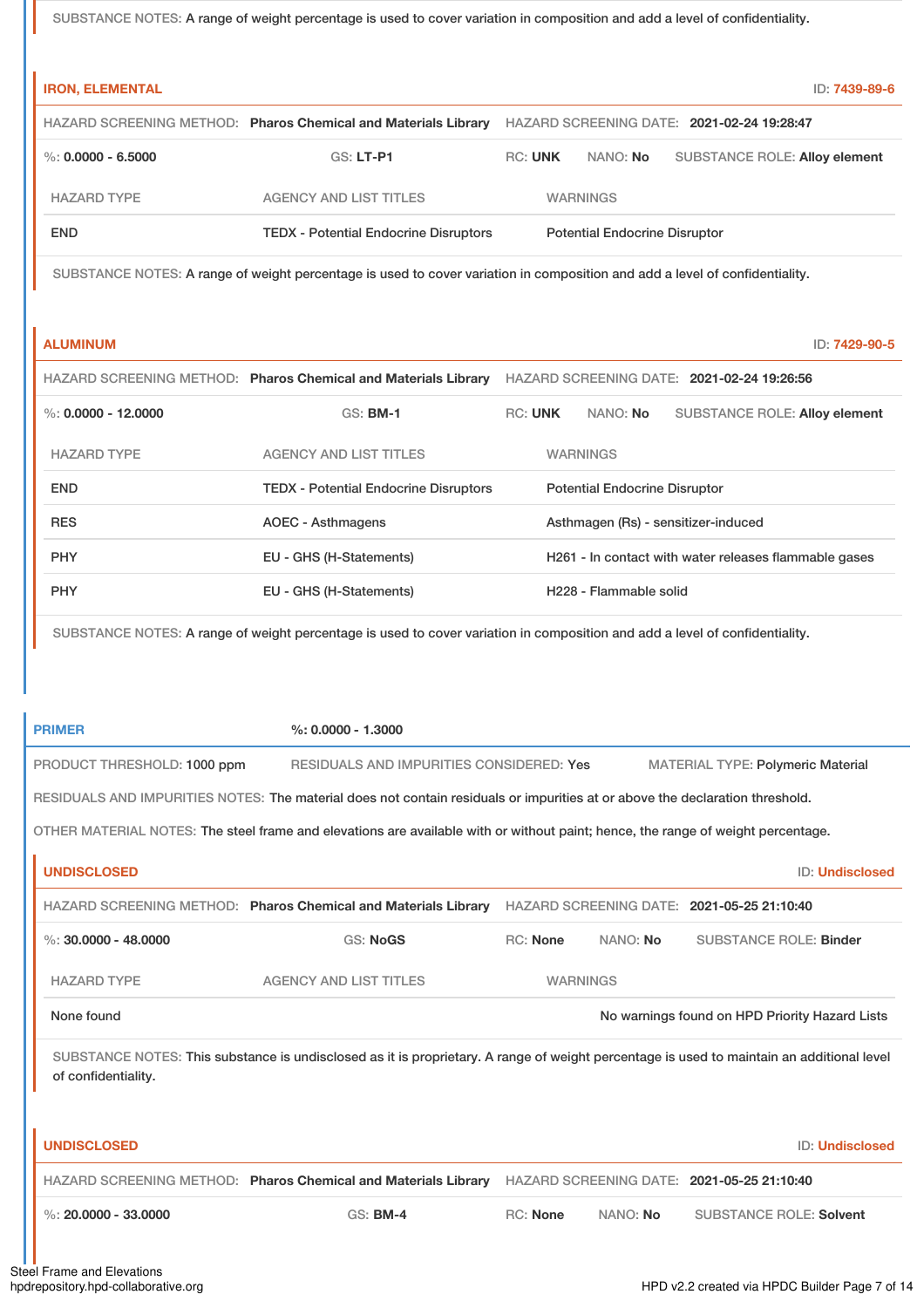### None found Now the Priority Hazard Lists of the November of No warnings found on HPD Priority Hazard Lists

SUBSTANCE NOTES: This substance is undisclosed as it is proprietary. A range of weight percentage is used to maintain an additional level of confidentiality.

### **TALC** ID: **14807-96-6**

|                       | HAZARD SCREENING METHOD: Pharos Chemical and Materials Library |                                                                                                 |                 |                 | HAZARD SCREENING DATE: 2021-05-25 21:10:41 |
|-----------------------|----------------------------------------------------------------|-------------------------------------------------------------------------------------------------|-----------------|-----------------|--------------------------------------------|
| %: $8.0000 - 26.0000$ | $GS:$ BM-1                                                     | <b>RC: UNK</b>                                                                                  |                 | NANO: <b>No</b> | <b>SUBSTANCE ROLE: Filler</b>              |
| <b>HAZARD TYPE</b>    | AGENCY AND LIST TITLES                                         |                                                                                                 | <b>WARNINGS</b> |                 |                                            |
| CAN                   | <b>MAK</b>                                                     | Carcinogen Group 3B - Evidence of carcinogenic effects<br>but not sufficient for classification |                 |                 |                                            |
| CAN                   | <b>IARC</b>                                                    |                                                                                                 |                 |                 | Group 2b - Possibly carcinogenic to humans |

SUBSTANCE NOTES: A weight range is used to maintain a level of confidentiality.

#### **ETHYLENE GLYCOL MONO-N-BUTYL ETHER** ID: **111-76-2**

HAZARD SCREENING METHOD: **Pharos Chemical and Materials Library** HAZARD SCREENING DATE: **2021-05-25 21:10:41**

| %: $2.0000 - 18.0000$ | $GS:$ BM-2                                   | <b>RC:</b> None |                 | NANO: <b>No</b>                      | <b>SUBSTANCE ROLE: Solvent</b> |
|-----------------------|----------------------------------------------|-----------------|-----------------|--------------------------------------|--------------------------------|
| <b>HAZARD TYPE</b>    | <b>AGENCY AND LIST TITLES</b>                |                 | <b>WARNINGS</b> |                                      |                                |
| <b>END</b>            | <b>TEDX - Potential Endocrine Disruptors</b> |                 |                 | <b>Potential Endocrine Disruptor</b> |                                |
| <b>SKI</b>            | EU - GHS (H-Statements)                      |                 |                 | H315 - Causes skin irritation        |                                |
| <b>EYE</b>            | EU - GHS (H-Statements)                      |                 |                 | H319 - Causes serious eye irritation |                                |

SUBSTANCE NOTES: A weight range is used to maintain a level of confidentiality.

| <b>TITANIUM DIOXIDE</b> |                                                                |          |          | ID: 13463-67-7                             |
|-------------------------|----------------------------------------------------------------|----------|----------|--------------------------------------------|
|                         | HAZARD SCREENING METHOD: Pharos Chemical and Materials Library |          |          | HAZARD SCREENING DATE: 2021-05-25 21:10:42 |
| $\%$ : 1.0000 - 10.0000 | $GS: LT-1$                                                     | RC: None | NANO: No | SUBSTANCE ROLE: Piament                    |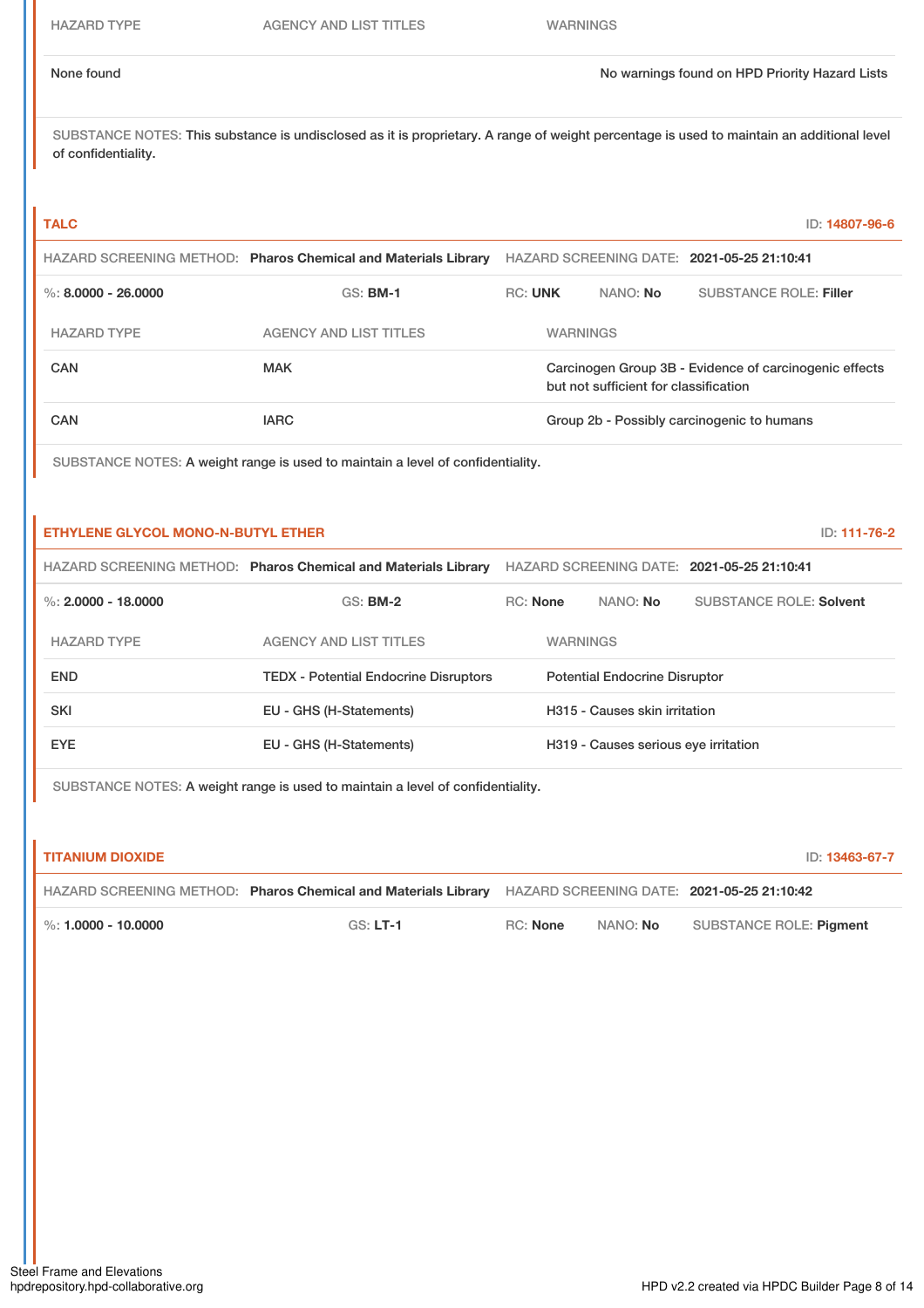| <b>HAZARD TYPE</b> | <b>AGENCY AND LIST TITLES</b>                | <b>WARNINGS</b>                                                                                         |
|--------------------|----------------------------------------------|---------------------------------------------------------------------------------------------------------|
| <b>CAN</b>         | EU - GHS (H-Statements)                      | H351 - Suspected of causing cancer                                                                      |
| <b>CAN</b>         | <b>US CDC - Occupational Carcinogens</b>     | Occupational Carcinogen                                                                                 |
| <b>CAN</b>         | CA EPA - Prop 65                             | Carcinogen - specific to chemical form or exposure<br>route                                             |
| <b>CAN</b>         | <b>IARC</b>                                  | Group 2B - Possibly carcinogenic to humans - inhaled<br>from occupational sources                       |
| <b>CAN</b>         | <b>MAK</b>                                   | Carcinogen Group 3A - Evidence of carcinogenic effects<br>but not sufficient to establish MAK/BAT value |
| <b>END</b>         | <b>TEDX - Potential Endocrine Disruptors</b> | <b>Potential Endocrine Disruptor</b>                                                                    |
| <b>CAN</b>         | <b>MAK</b>                                   | Carcinogen Group 4 - Non-genotoxic carcinogen with<br>low risk under MAK/BAT levels                     |
|                    |                                              |                                                                                                         |

SUBSTANCE NOTES: A weight range is used to maintain a level of confidentiality.

| <b>POWDER COATING</b>                                                                                                                     | $\%: 0.0000 - 0.9000$                    |         |                 |                                                |                        |
|-------------------------------------------------------------------------------------------------------------------------------------------|------------------------------------------|---------|-----------------|------------------------------------------------|------------------------|
| PRODUCT THRESHOLD: 1000 ppm                                                                                                               | RESIDUALS AND IMPURITIES CONSIDERED: Yes |         |                 | <b>MATERIAL TYPE: Polymeric Material</b>       |                        |
| RESIDUALS AND IMPURITIES NOTES: The material does not contain residuals or impurities at or above the declaration threshold.              |                                          |         |                 |                                                |                        |
| OTHER MATERIAL NOTES: The steel frame and elevations are available with or without paint; hence, the range of weight percentage.          |                                          |         |                 |                                                |                        |
| <b>UNDISCLOSED</b>                                                                                                                        |                                          |         |                 |                                                | <b>ID: Undisclosed</b> |
| HAZARD SCREENING METHOD: Pharos Chemical and Materials Library                                                                            |                                          |         |                 | HAZARD SCREENING DATE: 2021-05-25 21:10:39     |                        |
| %: $45.0000 - 65.0000$                                                                                                                    | <b>GS: NoGS</b>                          | RC: UNK | NANO: No        | <b>SUBSTANCE ROLE: Polymer species</b>         |                        |
| <b>HAZARD TYPE</b>                                                                                                                        | <b>AGENCY AND LIST TITLES</b>            |         | <b>WARNINGS</b> |                                                |                        |
| None found                                                                                                                                |                                          |         |                 | No warnings found on HPD Priority Hazard Lists |                        |
| SUBSTANCE NOTES: This substance is undisclosed as it is proprietary. Weight percentage interval is used to cover all powder paint colors. |                                          |         |                 |                                                |                        |
|                                                                                                                                           |                                          |         |                 |                                                |                        |

| <b>TITANIUM DIOXIDE</b> |                                                                                                           |                 |          | ID: 13463-67-7          |
|-------------------------|-----------------------------------------------------------------------------------------------------------|-----------------|----------|-------------------------|
|                         | HAZARD SCREENING METHOD: Pharos Chemical and Materials Library HAZARD SCREENING DATE: 2021-05-25 21:10:50 |                 |          |                         |
| $\%$ : 0.0000 - 30.0000 | $GS: LT-1$                                                                                                | <b>RC:</b> None | NANO: No | SUBSTANCE ROLE: Pigment |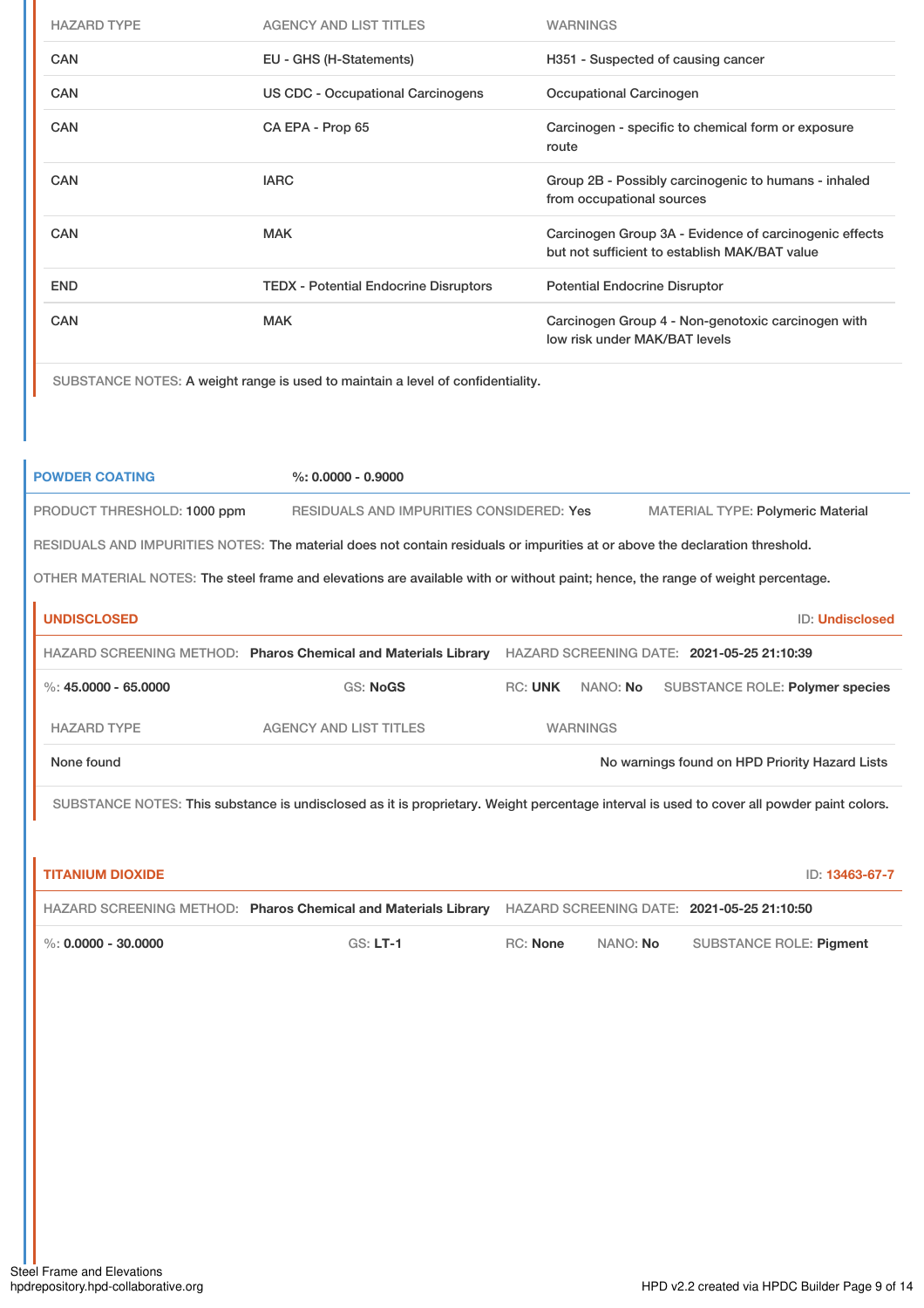| <b>HAZARD TYPE</b>                                                                    | <b>AGENCY AND LIST TITLES</b>                | <b>WARNINGS</b>                                                                                         |  |  |
|---------------------------------------------------------------------------------------|----------------------------------------------|---------------------------------------------------------------------------------------------------------|--|--|
| CAN                                                                                   | EU - GHS (H-Statements)                      | H351 - Suspected of causing cancer                                                                      |  |  |
| <b>CAN</b>                                                                            | <b>US CDC - Occupational Carcinogens</b>     | Occupational Carcinogen                                                                                 |  |  |
| <b>CAN</b>                                                                            | CA EPA - Prop 65                             | Carcinogen - specific to chemical form or exposure<br>route                                             |  |  |
| <b>CAN</b>                                                                            | <b>IARC</b>                                  | Group 2B - Possibly carcinogenic to humans - inhaled<br>from occupational sources                       |  |  |
| <b>CAN</b>                                                                            | <b>MAK</b>                                   | Carcinogen Group 3A - Evidence of carcinogenic effects<br>but not sufficient to establish MAK/BAT value |  |  |
| <b>END</b>                                                                            | <b>TEDX - Potential Endocrine Disruptors</b> | <b>Potential Endocrine Disruptor</b>                                                                    |  |  |
| <b>CAN</b>                                                                            | <b>MAK</b>                                   | Carcinogen Group 4 - Non-genotoxic carcinogen with<br>low risk under MAK/BAT levels                     |  |  |
| SUBSTANCE NOTES: Weight percentage interval is used to cover all powder paint colors. |                                              |                                                                                                         |  |  |

| <b>BISMUTH VANADIUM TETRAOXIDE</b> |                                                                                                           |                 |                                   | ID: 14059-33-7                                 |
|------------------------------------|-----------------------------------------------------------------------------------------------------------|-----------------|-----------------------------------|------------------------------------------------|
|                                    | HAZARD SCREENING METHOD: Pharos Chemical and Materials Library HAZARD SCREENING DATE: 2021-05-25 21:10:49 |                 |                                   |                                                |
| %: $0.0000 - 13.0000$              | <b>GS: BM-1</b>                                                                                           | <b>RC: None</b> | NANO: No                          | <b>SUBSTANCE ROLE: Pigment</b>                 |
| <b>HAZARD TYPE</b>                 | <b>AGENCY AND LIST TITLES</b>                                                                             |                 | <b>WARNINGS</b>                   |                                                |
| <b>MUL</b>                         | German FEA - Substances Hazardous to<br>Waters                                                            |                 | Class 3 - Severe Hazard to Waters |                                                |
|                                    | SUBSTANCE NOTES: Weight percentage interval is used to cover all powder paint colors.                     |                 |                                   |                                                |
|                                    |                                                                                                           |                 |                                   |                                                |
| <b>PIGMENT BLUE 15</b>             |                                                                                                           |                 |                                   | ID: 147-14-8                                   |
|                                    | HAZARD SCREENING METHOD: Pharos Chemical and Materials Library HAZARD SCREENING DATE: 2021-05-25 21:10:49 |                 |                                   |                                                |
| %: $0.0000 - 10.0000$              | <b>GS: BM-3</b>                                                                                           | RC: None        | NANO: No                          | SUBSTANCE ROLE: Pigment                        |
| <b>HAZARD TYPE</b>                 | <b>AGENCY AND LIST TITLES</b>                                                                             |                 | <b>WARNINGS</b>                   |                                                |
| None found                         |                                                                                                           |                 |                                   | No warnings found on HPD Priority Hazard Lists |
|                                    | SUBSTANCE NOTES: Weight percentage interval is used to cover all powder paint colors.                     |                 |                                   |                                                |
|                                    |                                                                                                           |                 |                                   |                                                |
| <b>FERRIC OXIDE, YELLOW</b>        |                                                                                                           |                 |                                   | ID: 51274-00-1                                 |
|                                    | HAZARD SCREENING METHOD: Pharos Chemical and Materials Library HAZARD SCREENING DATE: 2021-05-25 21:10:48 |                 |                                   |                                                |
| $\%$ : 0.0000 - 7.0000             | <b>GS: LT-UNK</b>                                                                                         | <b>RC: None</b> | NANO: No                          | SUBSTANCE ROLE: Pigment                        |
| <b>HAZARD TYPE</b>                 | <b>AGENCY AND LIST TITLES</b>                                                                             |                 | <b>WARNINGS</b>                   |                                                |
| None found                         |                                                                                                           |                 |                                   | No warnings found on HPD Priority Hazard Lists |
|                                    | SUBSTANCE NOTES: Weight percentage interval is used to cover all powder paint colors.                     |                 |                                   |                                                |
|                                    |                                                                                                           |                 |                                   |                                                |

 $\mathbf{r}$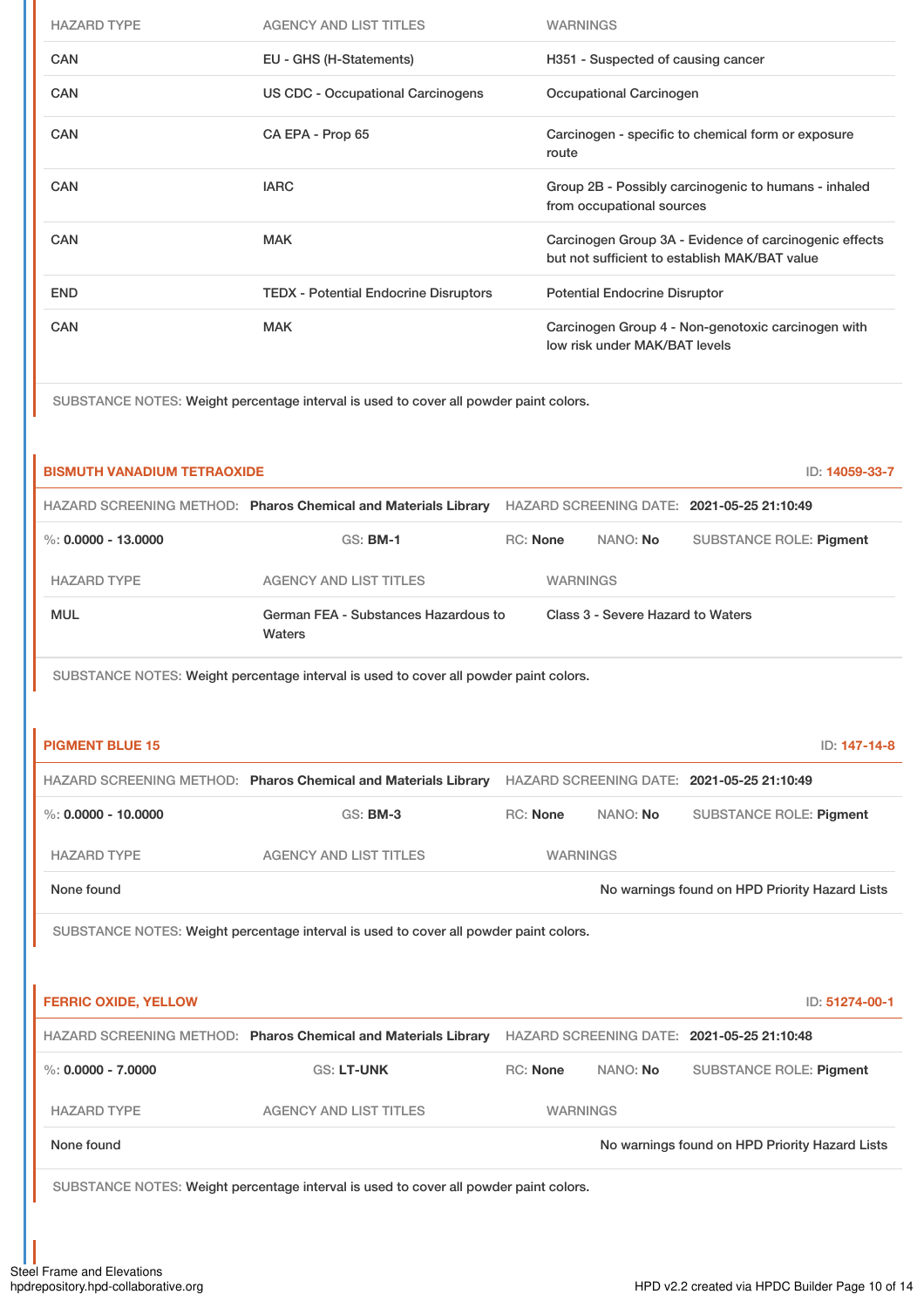| <b>ULTRAMARINE (PIGMENT)</b> |                                                                                                                                           |                                                | ID: 57455-37-5                                     |  |
|------------------------------|-------------------------------------------------------------------------------------------------------------------------------------------|------------------------------------------------|----------------------------------------------------|--|
|                              | HAZARD SCREENING METHOD: Pharos Chemical and Materials Library HAZARD SCREENING DATE: 2021-05-25 21:10:44                                 |                                                |                                                    |  |
| %: $0.0000 - 10.0000$        | GS: LT-UNK                                                                                                                                | <b>RC: None</b><br>NANO: No                    | <b>SUBSTANCE ROLE: Pigment</b>                     |  |
| <b>HAZARD TYPE</b>           | <b>AGENCY AND LIST TITLES</b>                                                                                                             | <b>WARNINGS</b>                                |                                                    |  |
| None found                   |                                                                                                                                           | No warnings found on HPD Priority Hazard Lists |                                                    |  |
|                              | SUBSTANCE NOTES: Weight percentage interval is used to cover all powder paint colors.                                                     |                                                |                                                    |  |
| <b>CHROME RUTILE YELLOW</b>  |                                                                                                                                           |                                                | ID: 68186-90-3                                     |  |
|                              | HAZARD SCREENING METHOD: Pharos Chemical and Materials Library HAZARD SCREENING DATE: 2021-05-25 21:10:48                                 |                                                |                                                    |  |
| %: $0.0000 - 10.0000$        | <b>GS: BM-1</b>                                                                                                                           | <b>RC: None</b><br>NANO: No                    | <b>SUBSTANCE ROLE: Pigment</b>                     |  |
| <b>HAZARD TYPE</b>           | <b>AGENCY AND LIST TITLES</b>                                                                                                             | <b>WARNINGS</b>                                |                                                    |  |
| None found                   |                                                                                                                                           |                                                | No warnings found on HPD Priority Hazard Lists     |  |
|                              | SUBSTANCE NOTES: Weight percentage interval is used to cover all powder paint colors.                                                     |                                                |                                                    |  |
|                              |                                                                                                                                           |                                                |                                                    |  |
| <b>BARIUM SULFATE</b>        |                                                                                                                                           |                                                | ID: 7727-43-7                                      |  |
|                              | HAZARD SCREENING METHOD: Pharos Chemical and Materials Library HAZARD SCREENING DATE: 2021-05-25 21:10:43                                 |                                                |                                                    |  |
| $\%: 0.0000 - 25.0000$       | <b>GS: BM-2</b>                                                                                                                           | <b>RC: UNK</b><br>NANO: No                     | <b>SUBSTANCE ROLE: Filler</b>                      |  |
| <b>HAZARD TYPE</b>           | <b>AGENCY AND LIST TITLES</b>                                                                                                             | <b>WARNINGS</b>                                |                                                    |  |
| CAN                          | <b>MAK</b>                                                                                                                                | low risk under MAK/BAT levels                  | Carcinogen Group 4 - Non-genotoxic carcinogen with |  |
|                              | SUBSTANCE NOTES: Weight percentage interval is used to cover all powder paint colors.                                                     |                                                |                                                    |  |
|                              |                                                                                                                                           |                                                |                                                    |  |
| <b>UNDISCLOSED</b>           |                                                                                                                                           |                                                | <b>ID: Undisclosed</b>                             |  |
|                              | HAZARD SCREENING METHOD: Pharos Chemical and Materials Library HAZARD SCREENING DATE: 2021-05-25 21:10:43                                 |                                                |                                                    |  |
| $\%$ : 0.0000 - 6.0000       | <b>GS: NoGS</b>                                                                                                                           | <b>RC: UNK</b><br>NANO: No                     | <b>SUBSTANCE ROLE: Polymer species</b>             |  |
| <b>HAZARD TYPE</b>           | <b>AGENCY AND LIST TITLES</b>                                                                                                             | <b>WARNINGS</b>                                |                                                    |  |
| None found                   |                                                                                                                                           |                                                | No warnings found on HPD Priority Hazard Lists     |  |
|                              | SUBSTANCE NOTES: This substance is undisclosed as it is proprietary. Weight percentage interval is used to cover all powder paint colors. |                                                |                                                    |  |
|                              |                                                                                                                                           |                                                |                                                    |  |
| <b>UNDISCLOSED</b>           |                                                                                                                                           |                                                | ID: Undisclosed                                    |  |
|                              | HAZARD SCREENING METHOD: Pharos Chemical and Materials Library HAZARD SCREENING DATE: 2021-05-25 21:10:43                                 |                                                |                                                    |  |
| $\%: 0.0000 - 7.0000$        | <b>GS: NoGS</b>                                                                                                                           | <b>RC: UNK</b><br>NANO: No                     | SUBSTANCE ROLE: Polymer species                    |  |
|                              |                                                                                                                                           |                                                |                                                    |  |
|                              |                                                                                                                                           |                                                |                                                    |  |
|                              |                                                                                                                                           |                                                |                                                    |  |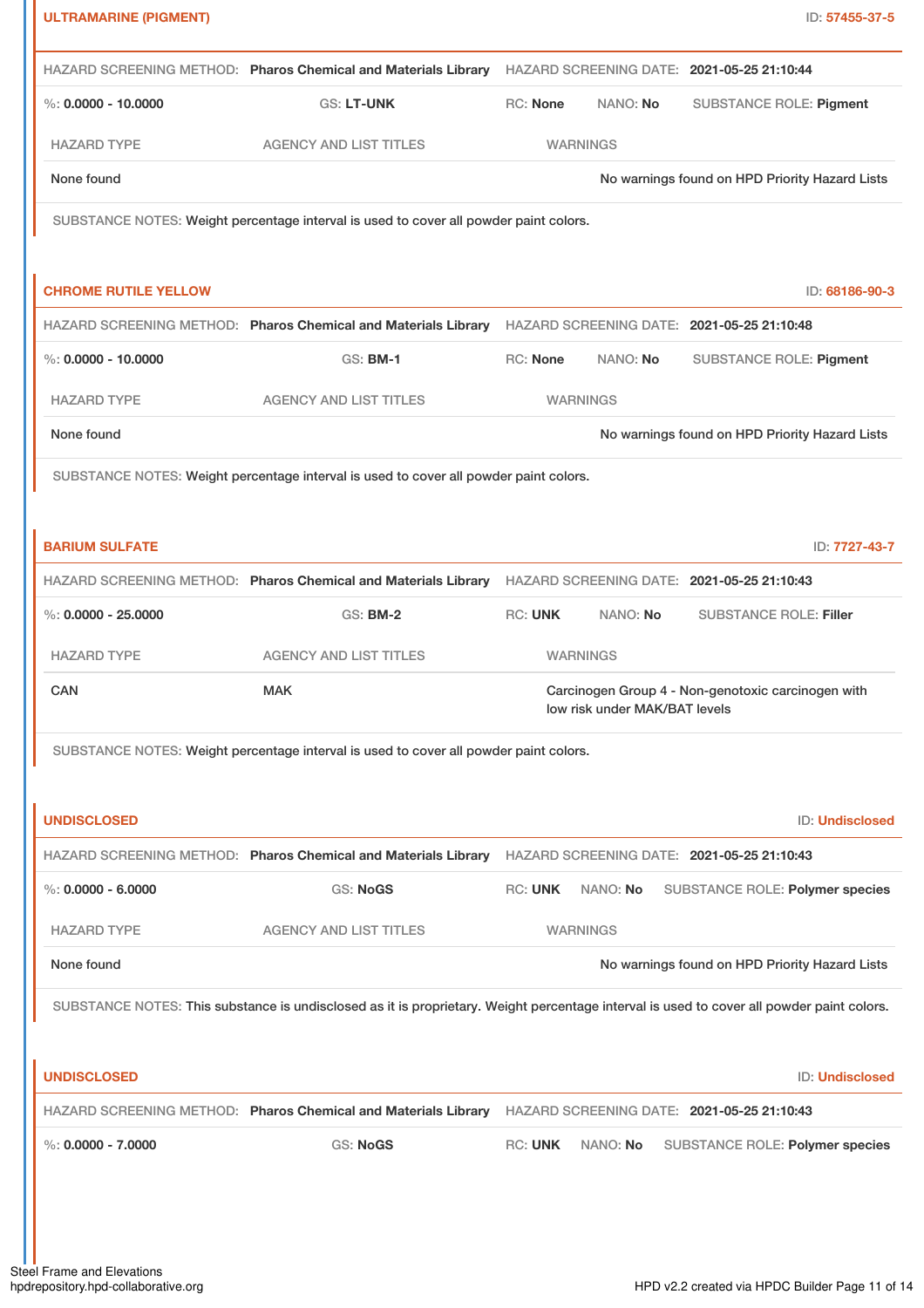SUBSTANCE NOTES: This substance is undisclosed as it is proprietary. Weight percentage interval is used to cover all powder paint colors.

**CI 77346** ID: **1345-16-0**

|                       | HAZARD SCREENING METHOD: Pharos Chemical and Materials Library |                                                                      |                 |                      | HAZARD SCREENING DATE: 2021-05-25 21:10:50 |
|-----------------------|----------------------------------------------------------------|----------------------------------------------------------------------|-----------------|----------------------|--------------------------------------------|
| %: $0.0000 - 10.0000$ | $GS: LT-1$                                                     | RC: None                                                             |                 | NANO: No             | SUBSTANCE ROLE: Pigment                    |
| <b>HAZARD TYPE</b>    | <b>AGENCY AND LIST TITLES</b>                                  |                                                                      | <b>WARNINGS</b> |                      |                                            |
| <b>RES</b>            | AOEC - Asthmagens                                              | Asthmagen (G) - generally accepted                                   |                 |                      |                                            |
| <b>CAN</b>            | <b>MAK</b>                                                     | Carcinogen Group 2 - Considered to be carcinogenic for<br>man        |                 |                      |                                            |
| <b>RES</b>            | <b>MAK</b>                                                     | Sensitizing Substance Sah - Danger of airway & skin<br>sensitization |                 |                      |                                            |
| <b>GEN</b>            | <b>MAK</b>                                                     |                                                                      |                 | Germ Cell Mutagen 3a |                                            |

SUBSTANCE NOTES: Weight percentage interval is used to cover all powder paint colors.

| <b>PHTHALOCYANINE GREEN</b> |                                                                |                 |          | ID: 1328-53-6                                  |
|-----------------------------|----------------------------------------------------------------|-----------------|----------|------------------------------------------------|
|                             | HAZARD SCREENING METHOD: Pharos Chemical and Materials Library |                 |          | HAZARD SCREENING DATE: 2021-05-25 21:10:51     |
| %: $0.0000 - 8.0000$        | <b>GS: LT-UNK</b>                                              | <b>RC:</b> None | NANO: No | SUBSTANCE ROLE: Pigment                        |
| <b>HAZARD TYPE</b>          | <b>AGENCY AND LIST TITLES</b>                                  | <b>WARNINGS</b> |          |                                                |
| None found                  |                                                                |                 |          | No warnings found on HPD Priority Hazard Lists |

SUBSTANCE NOTES: Weight percentage interval is used to cover all powder paint colors.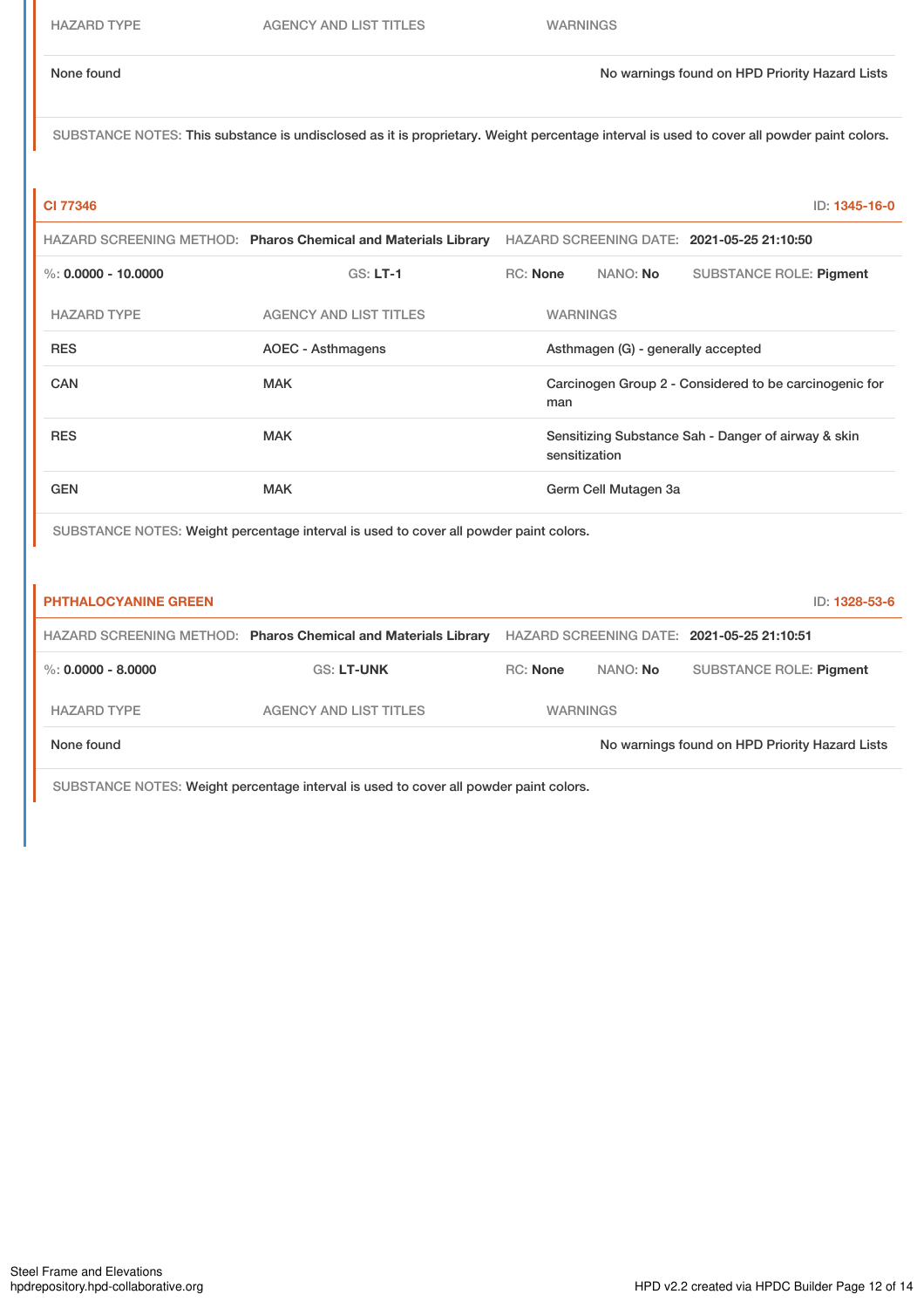This section lists applicable certification and standards compliance information for VOC emissions and VOC content. Other types of health or *environmental performance testing or certifications completed for the product may be provided.*

| <b>VOC EMISSIONS</b>                                           | Inherently non-emitting source per LEED |              |                       |
|----------------------------------------------------------------|-----------------------------------------|--------------|-----------------------|
| CERTIFYING PARTY: Self-declared<br>APPLICABLE FACILITIES: AII. | ISSUE DATE: <b>2021-03-</b><br>01       | EXPIRY DATE: | CERTIFIER OR LAB: n/a |
| CERTIFICATE URL:                                               |                                         |              |                       |

CERTIFICATION AND COMPLIANCE NOTES: Powder-coated metals are Inherently nonemitting sources by LEED v4 (https://www.usgbc.org/credits/new-construction-core-and-shell-retail-new-construction-data-centers-new-construction? return=/credits/newconstruction/v4/indoor-environmental-quality)

## **Section 4: Accessories**

This section lists related products or materials that the manufacturer requires or recommends for installation (such as adhesives or fasteners). maintenance, cleaning, or operations. For information relating to the contents of these related products, refer to their applicable Health Product *Declarations, if available.*

No accessories are required for this product.

# **Section 5: General Notes**

Steel Alloying elements GreenScreen Score according to Pharos: - Iron (Fe) 7439-89-6: LT-P1 - Carbon (C) 7440-44-0 : LT-UNK - Chromium (Cr) 7440-47-3: LT-P1 - Copper (Cu) 7440-50-8: LT-P1 - Manganese (Mn) 7439-96-5: LT-P1 - Molybdenum (Mo) 7439-98-7: LT-UNK - Nickel (Ni) 7440-02- 0: LT-1 - Phosphorus (P) 7723-14-0: BM-2 - Silicon (Si) 7440-21-3: LT-UNK - Sulfur (S) 7704-34-9: LT-UNK - Titanium (Ti) 7440-32-6: LT-UNK - Vanadium (V) 7440-62-2: LT-1.